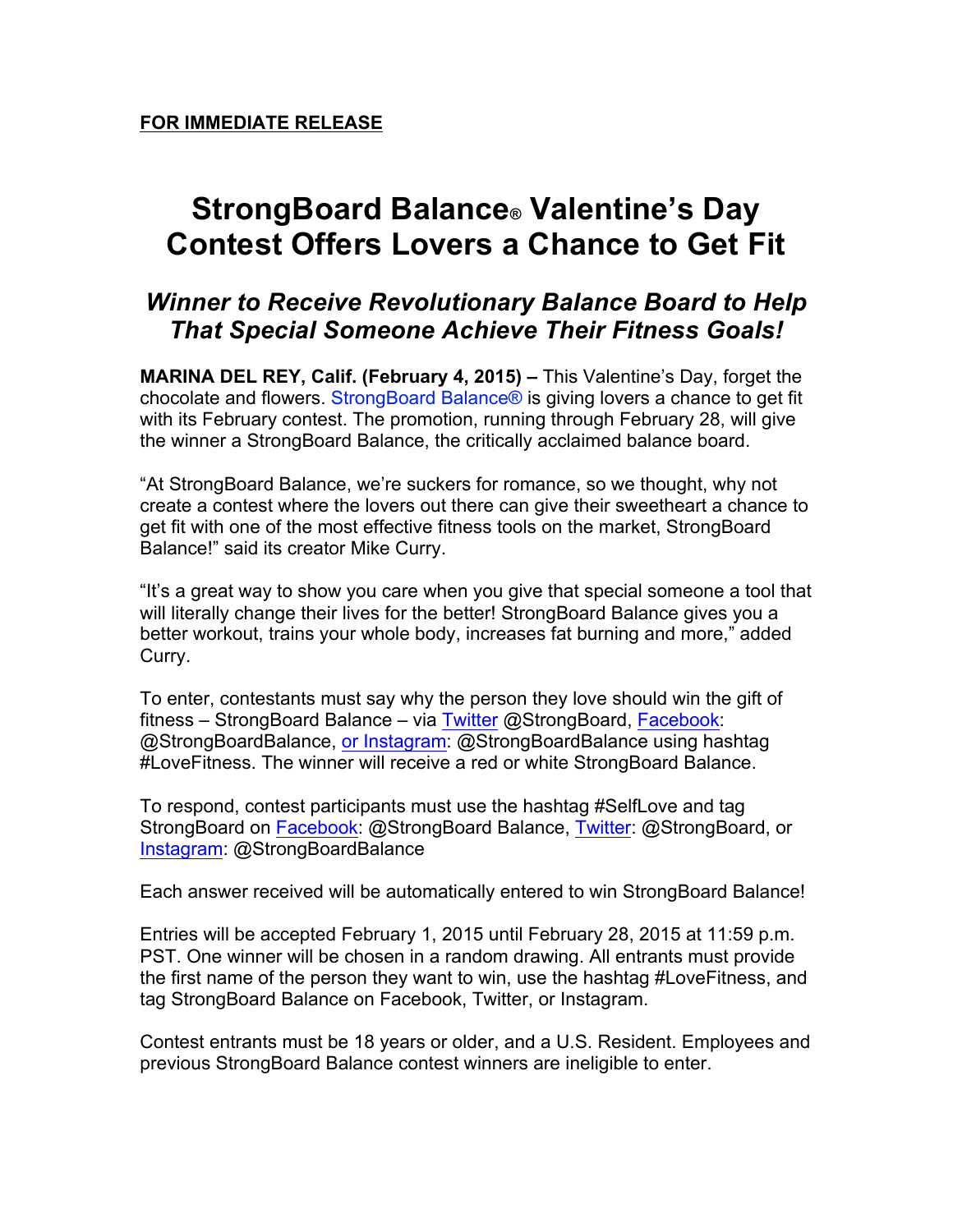StrongBoard Balance creator Mike Curry is an ACE Certified Personal Trainer in West Los Angeles with nearly 20 years of experience. Since launching in November 2013, StrongBoard Balance has been featured in Shape Magazine, KTLA Morning News, Good Day LA, About.com, Frontiers magazine, ABC7 Eyewitness News, Examiner.com, ACEFitness.org, and many other media outlets.

The innovative balance board continues to garner attention and praise for providing an efficient method to strengthen and train the entire body. It improves proprioception, intensifies floor workouts, tones and sculpts, and expedites results, all while increasing fat burning and weight loss. Created for every body, from young and old, fitness experts, nine-to-fivers, those recovering from injury, or in top physical condition, StrongBoard Balance is a fun, effective, and innovative way to workout.

StrongBoard Balance is a portable, electricity-free platform resting on four compression springs, which allows people to train by using their own body weight for resistance during full-motion exercises.

For more information about StrongBoard Balance and where to purchase it, click here.

Media wishing to attend a StrongBoard class, or review StrongBoard Balance, may contact Chris@StrongHoldFitness.com.

## **About StrongBoard Balance:**

StrongBoard Balance is a one-of-a-kind, premiere balance platform for all levels of fitness enthusiasts. Designed to complement and intensify users' favorite workout routines, StrongBoard Balance's patented 'multi-spring technology' provides full-body fitness to increase muscle activation and calorie burn. As a portable and electricity-free platform, it allows users to train using their own body weight for resistance during full-motion exercises. Paired with a licensed physical therapist, StrongBoard Balance aids in the recovery of many injuries created by imbalance. It gently increases the patient's flexibility, range of motion, and strength. Over time and with repeated use, exercising with StrongBoard Balance helps rebuild the bridge between the brain and the injured muscle. As users regain strength and decrease the pain associated with the injury, their range of motion increases allowing for increased blood flow and further healing. For more information, visit http://StrongBoardBalance.com, www.Twitter.com/StrongBoard, www.YouTube.com/user/StrongBoardBalance, or www.facebook.com/StrongBoard.

## **Keywords:**

**StrongBoard Balance, StrongBoard, Balance Board, Balance Training, February contest, StrongHold Fitness, An Evolution In Fitness, physical therapy, balance board, platform, springs, exercise, workout, fitness,**